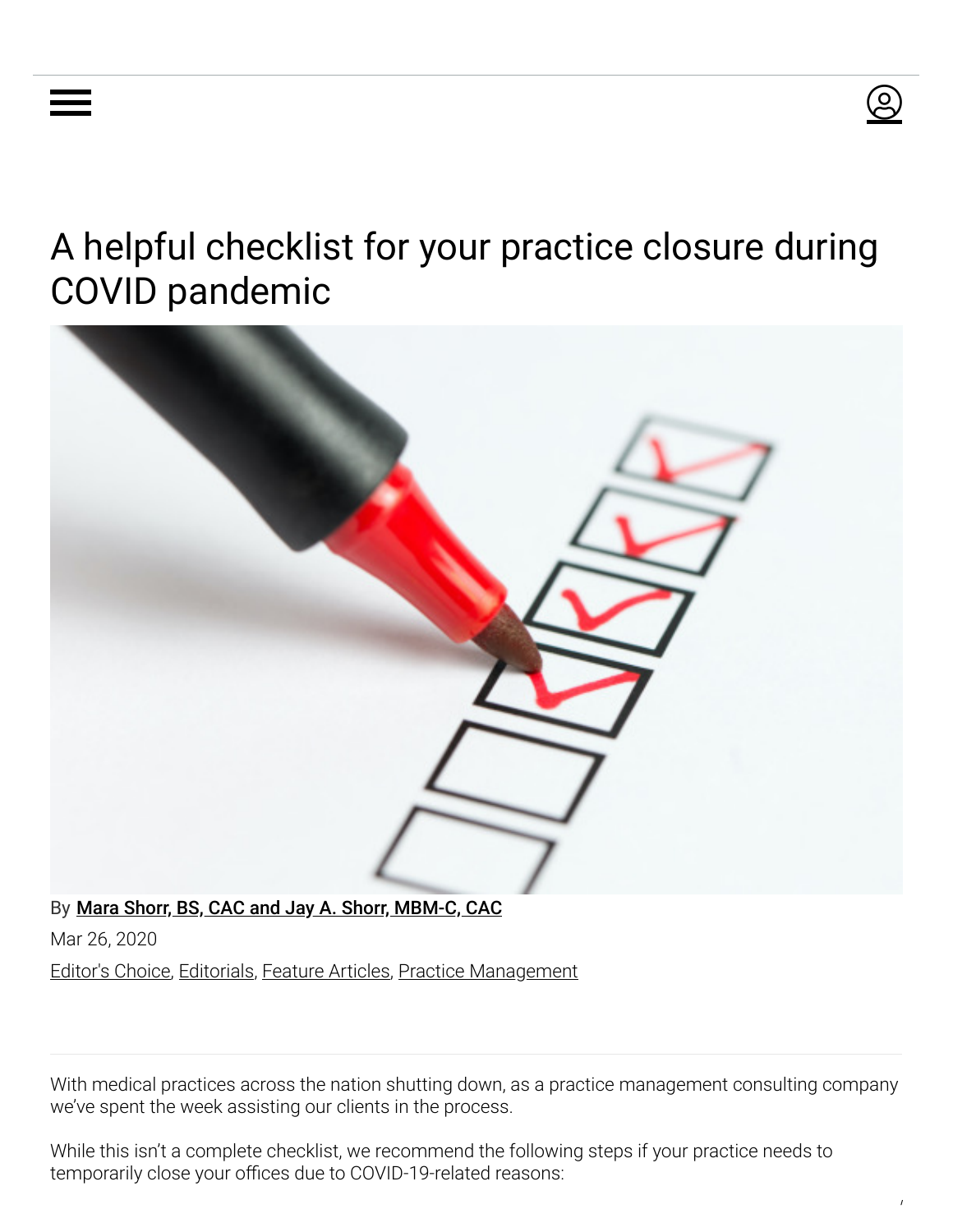• Call all patients with the following:

o Current appointments on your calendar during the period in which you must close. o Do your best to reschedule instead of cancelling their appointment for the first available date after the office is currently scheduled to re-open. Work to keep them scheduled with virtual consultations as best as possible.

o Let them know you will stay in touch should the office re-open sooner or will be closed longer. o Remind them that they are welcome to reschedule their appointment at that time should conditions not return to normal, but that you understand how important the treatments are for them and don't want this to fall off their calendar altogether.

o For recent procedure – both surgical and nonsurgical – make sure they have the phone number of the medical director or treating provider in case they have any questions, emergencies or concerns during the period in which you are closed.

o Follow-up and post-procedure care is key! This is simply practicing good medical care at any time.

• Transferring your line to a lead team member's cell phone. This may be the medical director, practice administrator, medical personnel on call, patient care coordinator or lead receptionist. Make sure the team lead understands the responsibilities associated with this: they must be available during standard business hours as normal, and therefore will be compensated for their availability.

• Ensure this team lead has HIPAA-compliant access to your scheduling software.

• Review with your team lead when they are expected to be available by phone, as well as how to handle questions regarding:

o When they can schedule again: The first available date after the office is currently scheduled to re-open. Let them know you will stay in touch should the office be open again sooner or closed longer.

o Why the office is closed: Inform the patient that due to city/state/federal quidelines/the safety of our patients and staff, our practice is closed until <INSERT DATE HERE>. However, how may I help you? Certain members of our administrative team are still working from home to ensure patients' needs are met.

o How to handle a complication: The team lead will call the medical director or treating practitioner as soon as this call comes in and have the treating practitioner or on-call personnel return the patients' call with <X> hours.

• Review with your team lead how soon voicemails should be answered, should the phone go to voicemail.

• Review with each team member how soon they are expected to answer email during the closure. We recommend positions continue checking email and voicemails throughout the day.

Finally, be sure to continue to market to your patients in the meantime. Going dark will do more harm than good!

#### [Home](https://www.aestheticchannel.com/)

#### [About Us](https://www.aestheticshow.com/en/about-us.html)

### [Contact Us](https://www.aestheticchannel.com/contact-us)

## [Editorial Info](https://www.aestheticchannel.com/basic-page/editorial-info)

### [Editorial Board](https://www.aestheticchannel.com/editorial-board)

/